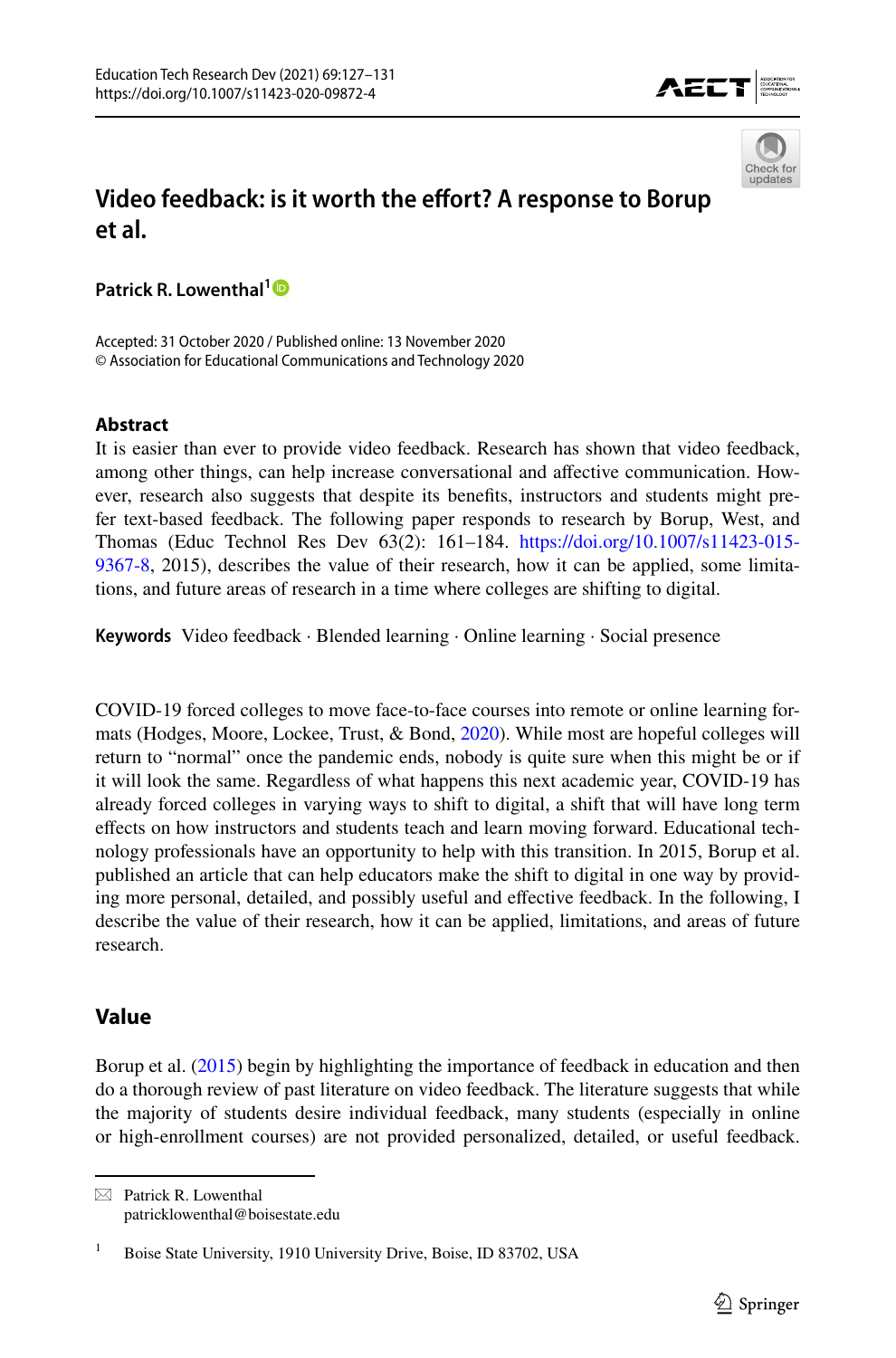Borup et al. cite limitations of text-based feedback, when it is used, and conclude that audio/video feedback could improve feedback, especially in blended and online courses. However, they point out that video feedback is under researched, especially in terms of instructor perceptions, which led them to conduct a mixed method study to examine students and instructors' perceptions of video and text-based feedback in a blended learning environment.

Online educators have experimented with video feedback for years (see Lowenthal  $\&$ Mulder, [2017](#page-4-0)), but Borup et al. were one of the first to conduct a comprehensive investigation of instructor and student perceptions of video feedback across multiple courses, instructors, and students. It is easy to get enamored with video. However, Borup et al. sought to compare perceptions of text and video feedback—recognizing benefts of both. While they found no signifcant diference between perceptions of quality and delivery, they did find that students and instructors thought text-based feedback was more efficient and provided more specifc critiques than video but that video encouraged and provided more supportive and conversational communication. In the end, both students and instructors valued the efficiency of text feedback over the affective benefits of video feedback.

Borup et al. highlight that while feedback is important, not all assignments require the same format, amount, or depth of feedback. They also point out that providing video feedback can take more time (for both the instructor and students) and might not always be appreciated by students. However, participants in their study, who were taking blended courses, acknowledged afective benefts of video feedback, which might be even more pronounced for students taking online courses in fully online programs—especially during an usually stressful time, such as a global pandemic when students might need and beneft from added afective support.

## **Application**

Based on this study, one could conclude that video feedback is not worth the time or efort. However, this would miss some key points Borup et al. make throughout their article. Students taking online courses often report feeling isolated or alone (Kaufmann & Vallade, [2020\)](#page-3-2), which is likely to increase in the coming months due to COVID-19. However, as Borup et al. found in this study, and previous research suggests, asynchronous video can help increase afective communication which can help establish and increase social presence (see Borup, West, & Graham, [2012;](#page-3-3) Lowenthal, [2014](#page-4-1); Lowenthal & Dunlap, [2018](#page-4-2)), which research suggests in turn can decrease loneliness and increase retention in online courses (see Boston et al., [2009](#page-3-4); Liu, Gomez, & Yen, [2009\)](#page-3-5). Therefore, even if providing video feedback takes instructors more time and some students might fnd it inconvenient to watch, I contend that the affective benefits alone may make it well worth the effort for all parties involved.

Feedback offered in a video feedback format, though, is not automatically effective or useful simply because it is in a video format. There are things instructors can do to improve their use of video feedback. First, be strategic about when and if you use video feedback by identifying which assignments students might beneft the most from video vs. text feedback. This might be assignments that are visual in nature (e.g., a multimedia presentation or website), dense or nonlinear (e.g., a spreadsheet), and/or assignments where formative feedback can be provided earlier in a course (e.g., on a rough draft of a paper) that can then help students make improvements for a fnal version of the assignment that is turned in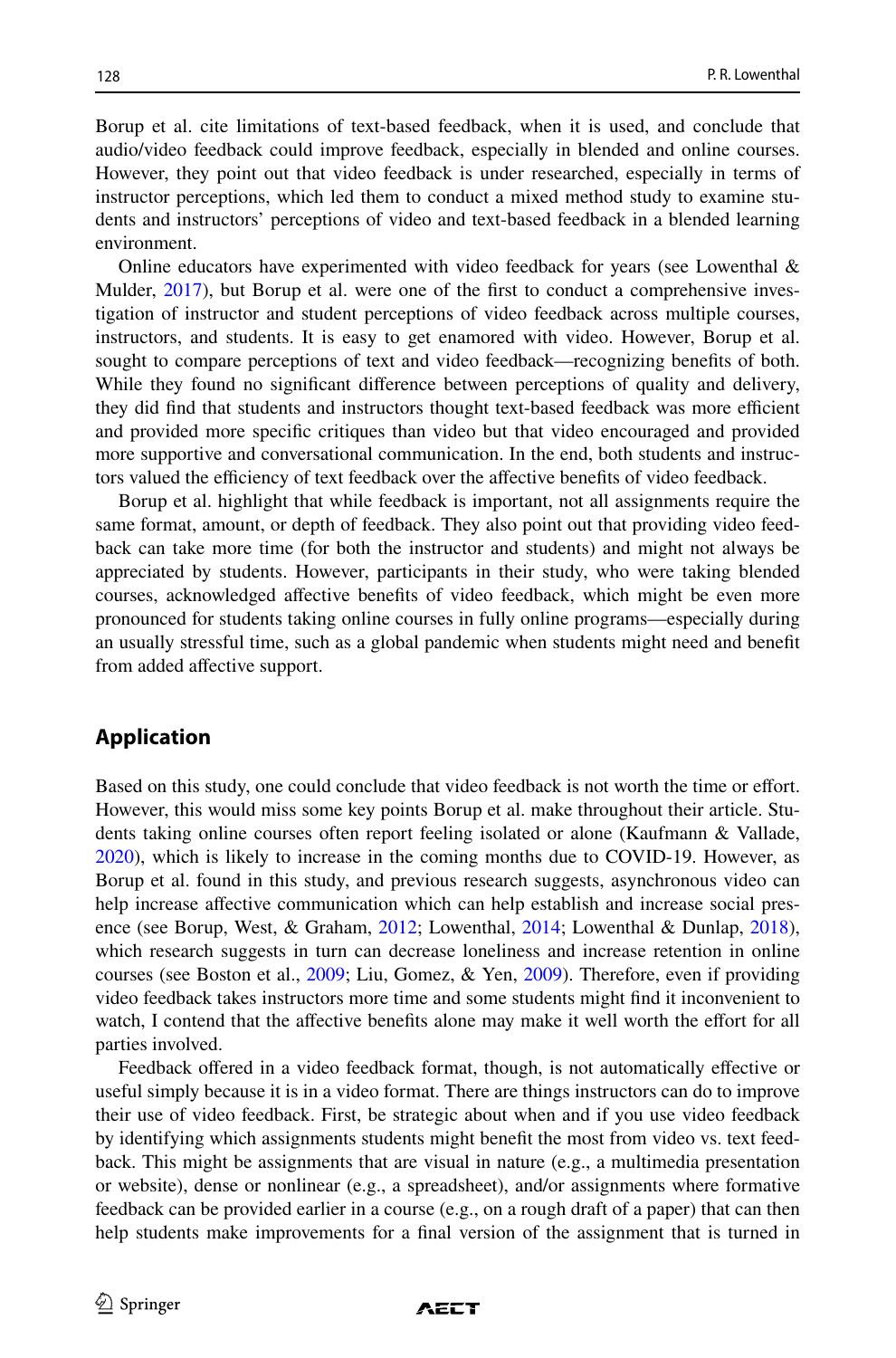later in the course. Second, identify the type of video feedback to provide. Learning management systems, like Canvas and Blackboard, enable instructors to give video feedback that records the instructor talking via a webcam. But as Borup et al. acknowledge, screencasting video feedback might enable instructors to be more specifc with the feedback they provide by showing students what the instructors are commenting on which can in turn end up providing more detailed and rich feedback than text-based feedback. Screencasting video feedback, depending on how it is shared with students, can also be saved and referenced by a student even after a course is over, unlike video feedback recorded and stored in a LMS. [Note: Overtime, though, I suspect and hope that educational technology companies are likely to create new products that might combine the benefts of webcam and screencasting video feedback and even ways to add additional benefts of video feedback, such as the ability to comment or discuss feedback further.] Third, instructors should practice using video feedback to increase their comfort level, decrease technical issues, and ultimately improve their use of it. For instance, it is helpful to frst review the assignment, then take notes on what to talk about and focus on, then do a sample recording to verify that everything is working correctly before recording the fnal feedback. Finally, instructors should focus on keeping their feedback relatively short (e.g.,  $3-5$  min) to help offset efficiency issues instructors or students might encounter with video feedback; writing notes before hitting record can also help with this, as can keeping a list of recurring issues one might notice with previous students to address.

# **Limitations and constraints**

All research has limitations and constraints. Borup et al. do a good job of recognizing most limitations of their research. Readers should also keep in mind that this is just one study; further research is needed to better understand video feedback. The most notable limitations and constraints of this study, from my perspective, are due to context. This study was conducted in three 1-credit teacher education blended courses taught at a residential university. Instructors and students in fully online courses, and especially fully online programs, likely might have diferent perceptions of video feedback when this form of interaction might be one of the only one-on-one instructor-student interactions during a course. Also, older students completing a professional graduate program, in order for possible career advancement, might value video feedback (especially video feedback on relevant and authentic career related assignments) more than traditional college age students. Further, students might not be as invested in a 1-credit course as a standard 3-credit course. Also, the majority of students in this study were female; male student might value the afective benefts of video feedback even less. Diferent results might also emerge when using a diferent subject area where video feedback can be provided in a formative way earlier in a course (whether that be a rough draft of a paper, website, or piece of artwork) that then is later revised and turned in as a fnal project. The instructors in this study also appeared, for the most part, to be new to video feedback (some were even graduate students and likely inexperienced at teaching too); instructors with previous experience giving video feedback, who see the value in video feedback, might also respond diferently as well as use it more efficiently and effectively.

Finally, video feedback might not be right for all instructors or all courses. Efective video feedback requires strong communication skills as well as a comfort level with being recorded, a quiet place to record (which can be challenging when quarantined), technical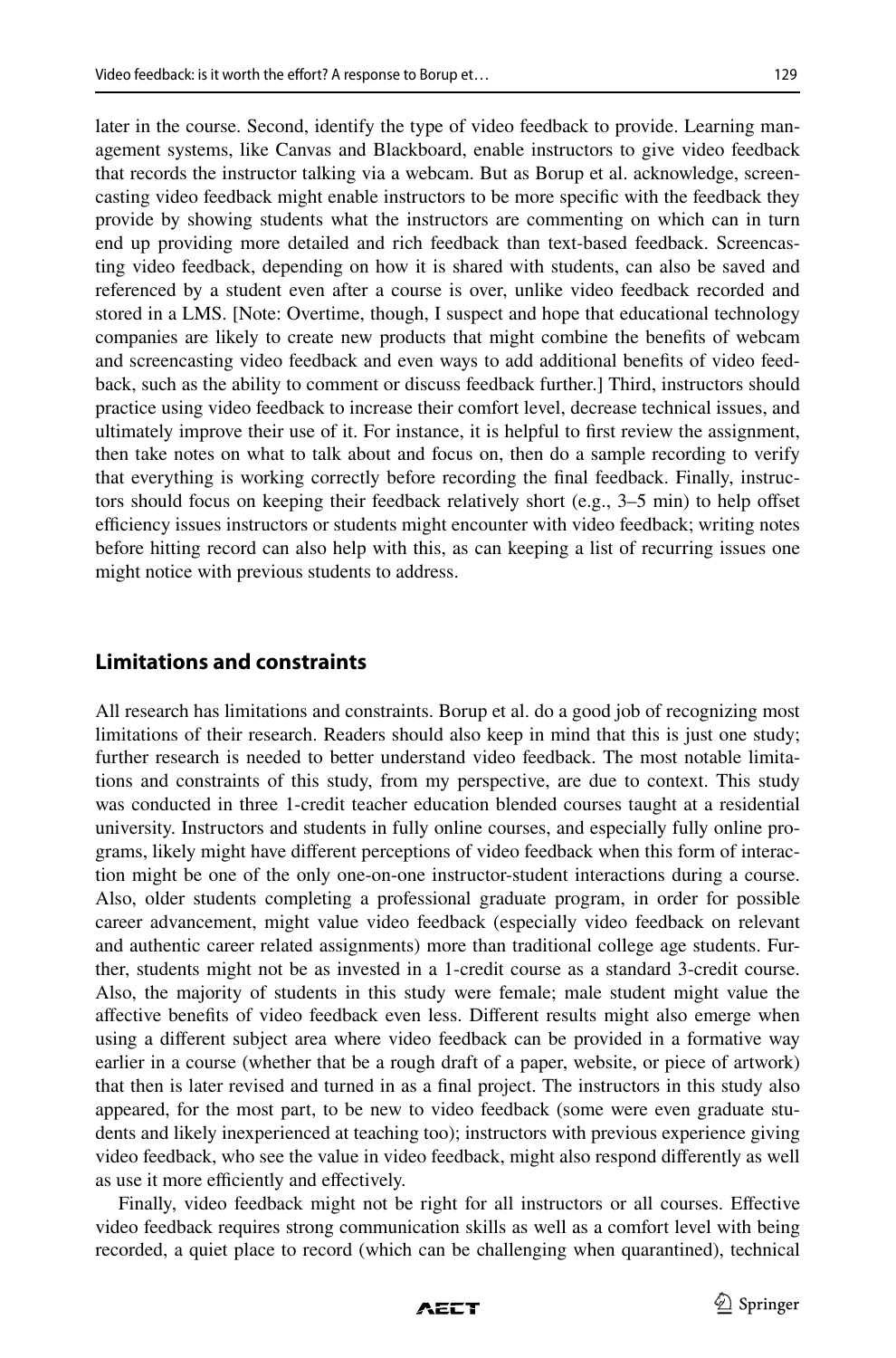skills, and fnally the time to do it (which can be challenging for high enrollment courses). Regardless of the context, the appeal of video feedback, as this study showed, might always be lost on some students who would prefer to quickly read text-based feedback than listen to recorded feedback or who might only care about their fnal grade.

### **Future suggestions**

Additional research in similar and diferent settings is needed to support the fndings of this study. Further research also needs to be conducted to investigate not only what instructors and students think about video feedback but more on identifying better ways to provide video feedback in fully online courses and whether video feedback can improve student outcomes (see Mahoney, Macfarlane, & Ajjawi, [2019\)](#page-4-3). As colleges shift to digital, students must in particular learn to interact, communicate, and provide feedback in multimodal ways to help them in school and later in the workplace (Istenič Starčič & Lebeničnik, [2020\)](#page-3-6); therefore there are opportunities for instructors to provide their students experiences in providing video peer feedback to other students in their courses. Finally, researchers need to investigate alternative ways to provide video feedback in high-enrollment courses, whether that be by providing general video feedback to the entire course based on general fndings from grading an assignment, having students work on group projects that would result in having fewer assignments to provide video feedback on, or by randomly selecting student work to provide feedback on as general examples for the entire course.

#### **Compliance with ethical standards**

**Confict of interest** No confict of interest.

#### **References**

- <span id="page-3-3"></span>Borup, J., West, R. E., & Graham, C. R. (2012). Improving online social presence through asynchronous video. *The Internet and Higher Education, 15*(3), 195–203. [https://doi.org/10.1016/j.ihedu](https://doi.org/10.1016/j.iheduc.2011.11.001) [c.2011.11.001](https://doi.org/10.1016/j.iheduc.2011.11.001).
- <span id="page-3-1"></span>Borup, J., West, R. E., & Thomas, R. (2015). The impact of text versus video communication on instructor feedback in blended courses. *Educational Technology Research and Development, 63*(2), 161–184. <https://doi.org/10.1007/s11423-015-9367-8>.
- <span id="page-3-4"></span>Boston, W., Díaz, S. R., Gibson, A. M., Ice, P., Richardson, J., & Swan, K. (2009). An exploration of the relationship between indicators of the community of inquiry framework and retention in online programs. *Journal of Asynchronous Learning Networks, 13*(3), 67–83. [https://doi.org/10.24059/olj.v13i3](https://doi.org/10.24059/olj.v13i3.1657) [.1657.](https://doi.org/10.24059/olj.v13i3.1657)
- <span id="page-3-0"></span>Hodges, C., Moore, S., Lockee, B., Trust, T., & Bond, A. (2020, March). The diference between emergency remote teaching and online learning. *EDUCAUSE Review*. [https://er.educause.edu/articles/2020/3/the](https://er.educause.edu/articles/2020/3/the-difference-between-emergency-remote-teaching-and-online-learning)[diference-between-emergency-remote-teaching-and-online-learning.](https://er.educause.edu/articles/2020/3/the-difference-between-emergency-remote-teaching-and-online-learning)
- <span id="page-3-6"></span>Istenič Starčič, A., & Lebeničnik, M. (2020). Investigation of university students' perceptions of their educators as role models and designers of digitalized curricula. *Human Technology, 16*(1), 55–91. [https://](https://doi.org/10.17011/ht/urn.202002242163) [doi.org/10.17011/ht/urn.202002242163](https://doi.org/10.17011/ht/urn.202002242163).
- <span id="page-3-2"></span>Kaufmann, R., & Vallade, J. I. (2020). Exploring connections in the online learning environment: Student perceptions of rapport, climate, and loneliness. *Interactive Learning Environments.* [https://doi.](https://doi.org/10.1080/10494820.2020.1749670) [org/10.1080/10494820.2020.1749670.](https://doi.org/10.1080/10494820.2020.1749670)
- <span id="page-3-5"></span>Liu, S. Y., Gomez, J., & Yen, C. J. (2009). Community college online course retention and fnal grade: Predictability of social presence. *Journal of Interactive Online Learning, 8*(2), 165–182.